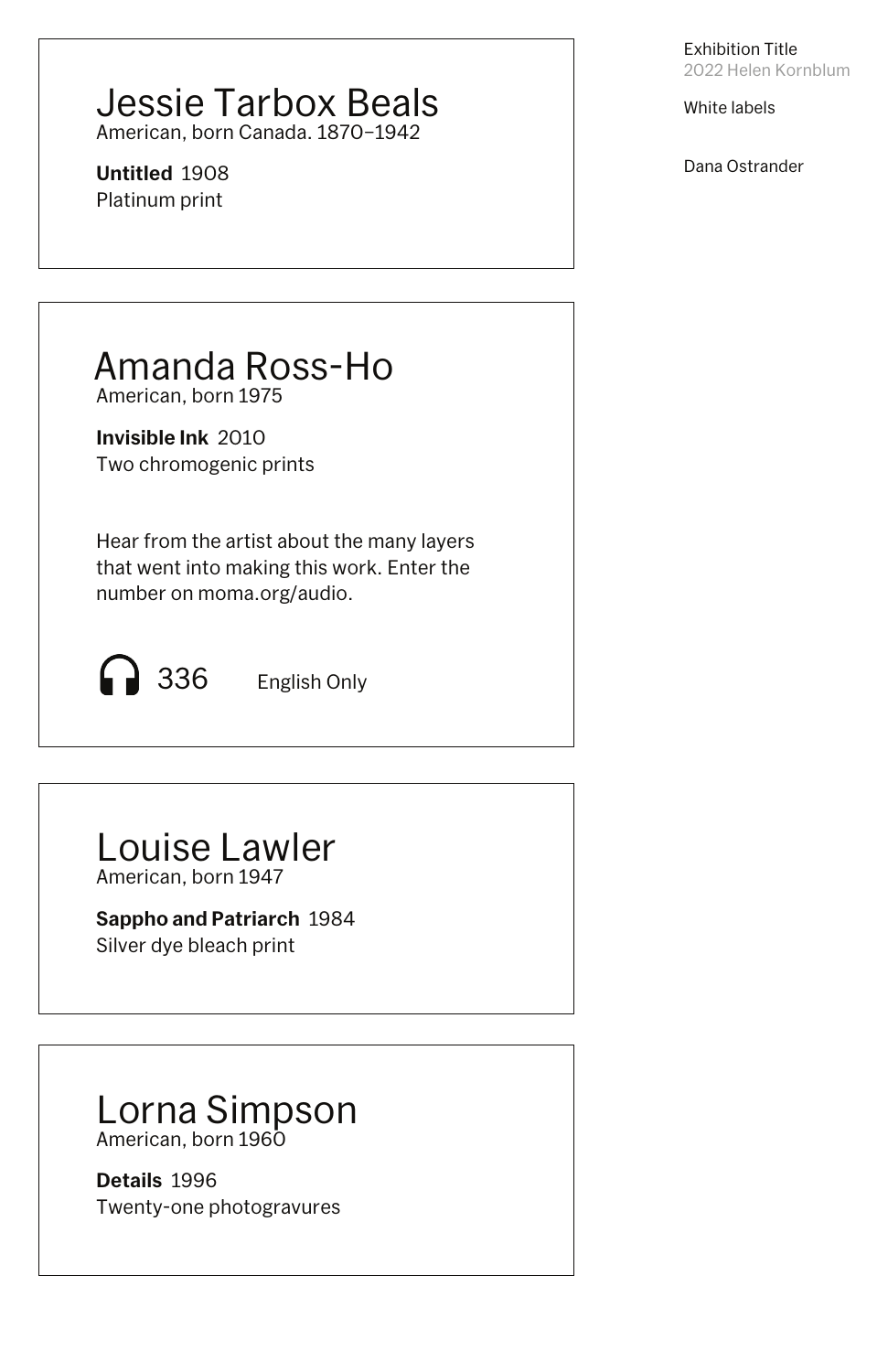### Silvia Kolbowski Argentine, born 1953

**Model Pleasure III 1983** 

Eight gelatin silver prints and four chromogenic color prints, originally in black artist frames

Acquired through the generosity of Helen Kornblum in honor of Roxana Marcoci and Committee on Photography Fund, 2014

Ruth Orkin American, 1921–1985

**American Girl in Italy** 1951 Gelatin silver print

## Laurie Simmons

American, born 1949

**Three Red Petit-Fours** 1990

Chromogenic print

#### Exhibition Title 2022 Helen Kornblum

White labels

Dana Ostrander

### Ruth Orkin American, 1921–1985

#### **Jimmy the Storyteller** 1947 Six gelatin silver prints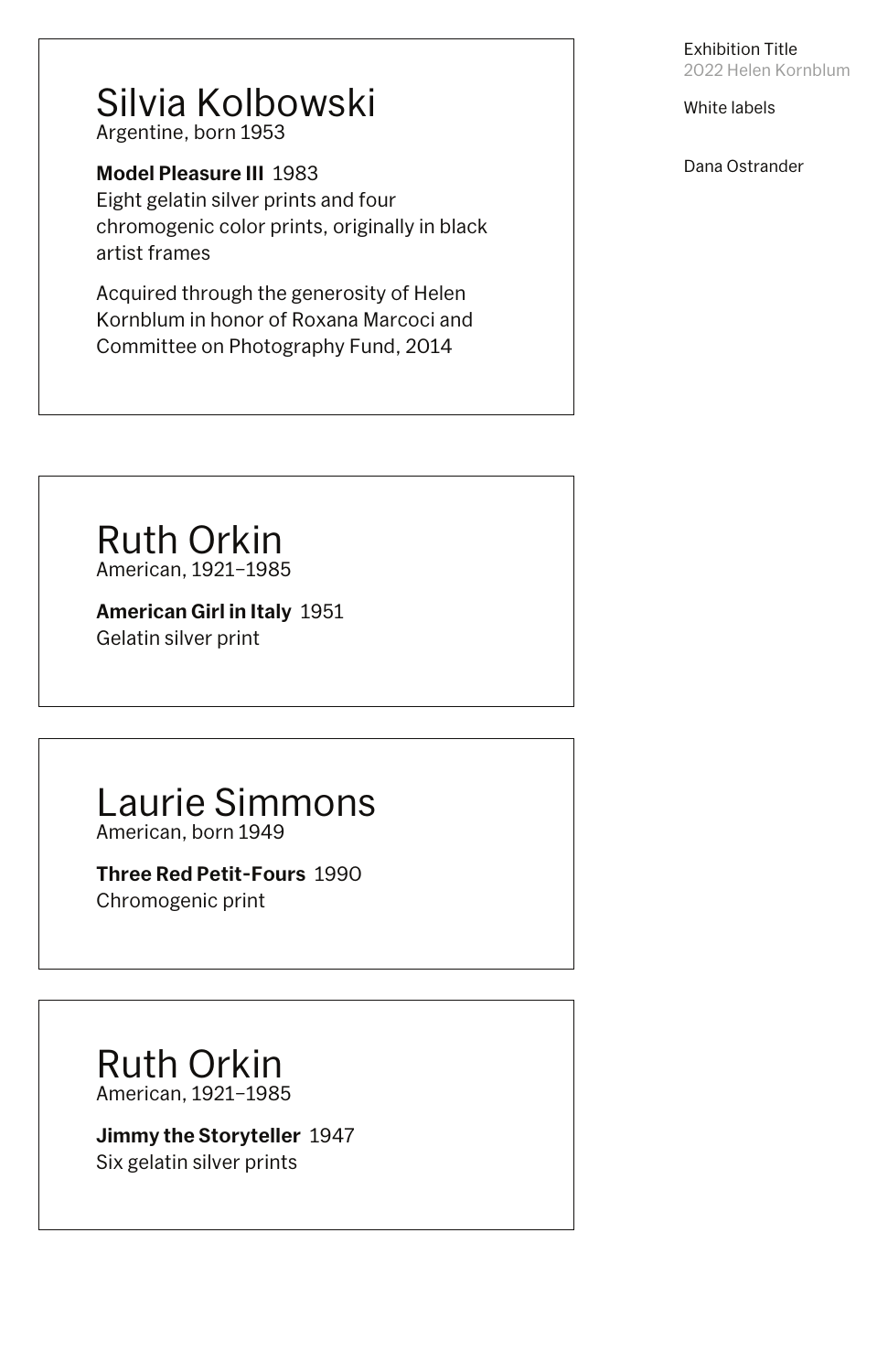## Frances Benjamin Johnston

American, 1864–1952

**Penmanship Class** 1899 Platinum print

## Jeanne Dunning

American, born 1960

**Leaking** 1994 Two silver dye bleach prints (diptych)

## Sharon Lockhart

American, born 1964

**Untitled** 2010 Chromogenic print

#### Exhibition Title 2022 Helen Kornblum

White labels

Dana Ostrander

### Josephine Pryde British, born 1967

**Far Horizons Draw No Nearer IV** 2002

Gelatin silver print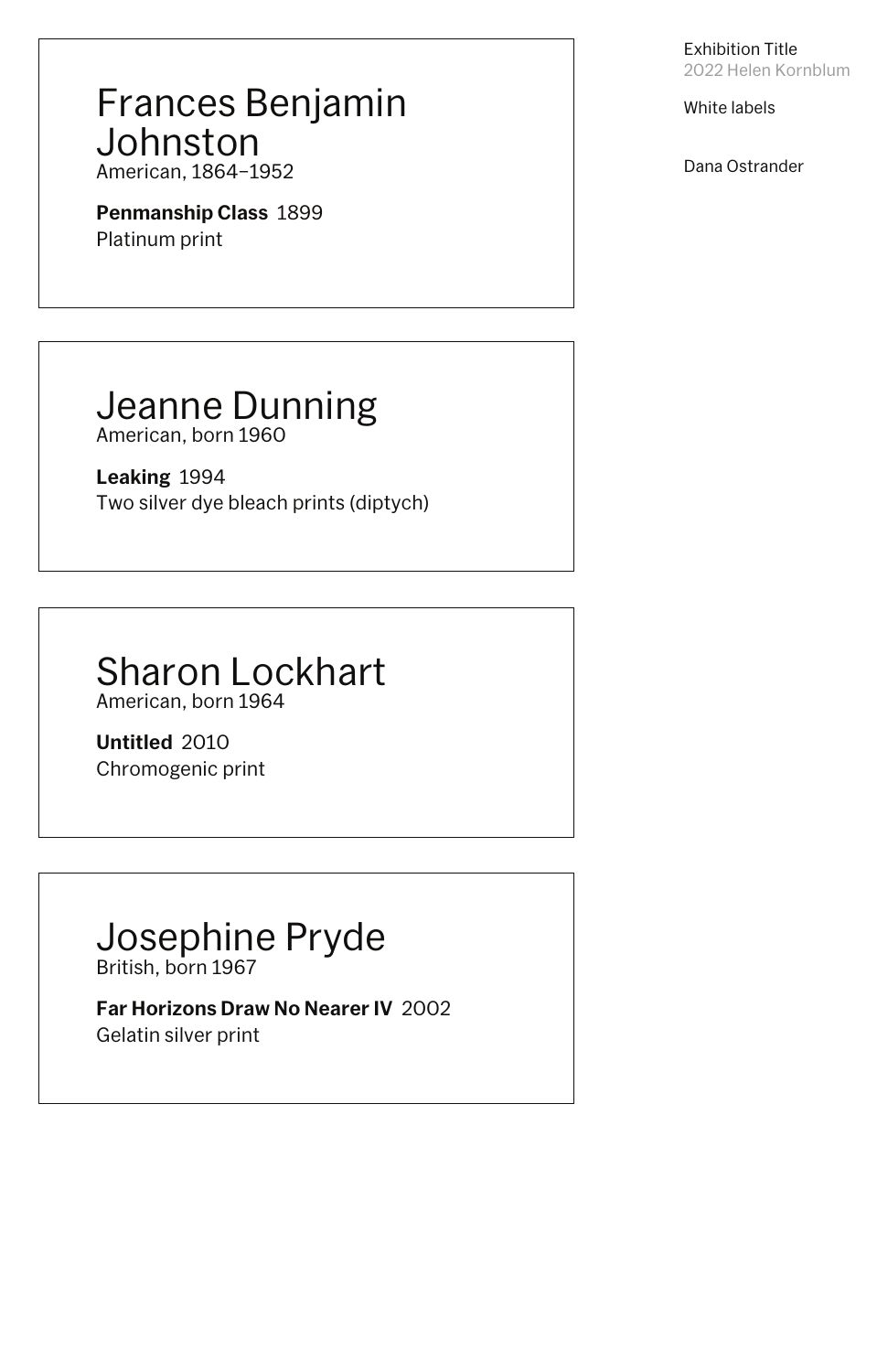### Lola Álvarez Bravo Mexican, 1907–1993

**Frida Kahlo** c. 1945 Gelatin silver print

## Carrie Mae Weems

American, born 1953

**Untitled (Woman and daughter with makeup)**, from **The Kitchen Table Series** 1990 Gelatin silver print

Hear from the artist about the intertwined themes of race, love, and power in her Kitchen Table Series. Enter the number on moma.org/audio.

338 English Only

Exhibition Title 2022 Helen Kornblum

White labels

Dana Ostrander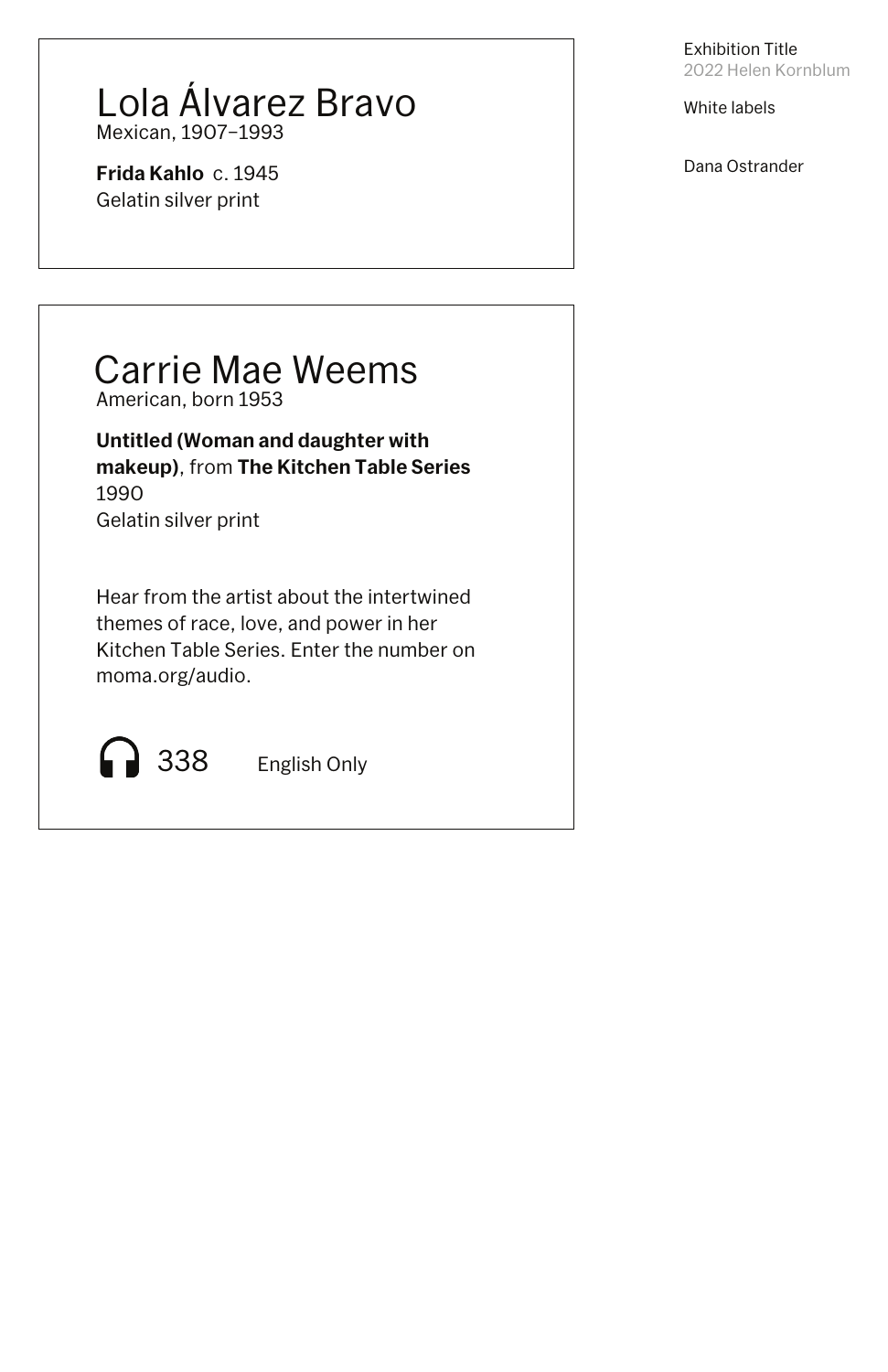### Catherine Opie American, born 1961

**Angela Scheirl** 1993 Chromogenic print

### **Tracey Moffatt** Australian, born 1960

**Up in the Sky** 1997 Offset lithograph

## Candida Höfer

German, born 1944

**Deutsche Bucherei Leipzig IX (German National Library in Leipzig IX)** 1997 Chromogenic print

Exhibition Title 2022 Helen Kornblum

White labels

Dana Ostrander

In this work Lawler set her viewfinder on two sculptures in a darkened gallery at the Wadsworth Atheneum in Hartford, Connecticut. In the resulting image a towering Sappho is overshadowed both literally and figuratively by the stern and spotlighted bust of a male elder in the background. Through her careful framing, Lawler reveals how museum display can reinforce inequalities, even inadvertently, and invites us to reevaluate the art institution as a space in which identities and gender roles are in play—a space of ongoing ideological construction.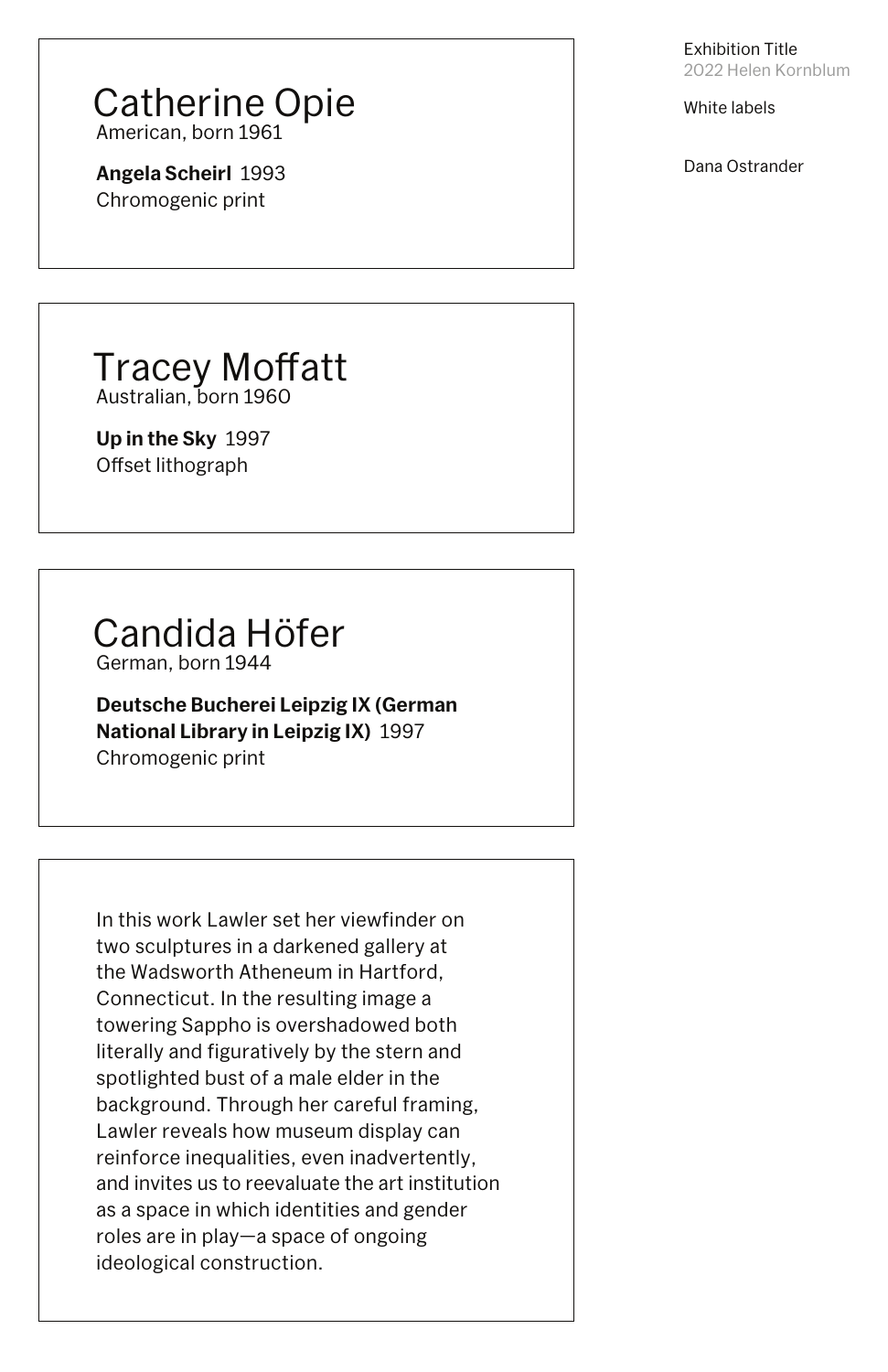### Susan Meiselas American, born 1948

TOP:

**Traditional Mask Used in the Popular Insurrection, Monimbo, Nicaragua** 1978

BOTTOM:

**A Funeral Procession in Jinotepe for Assassinated Student Leaders. Demonstrators Carry a Photograph of Arlen Siu, an FSLN Guerrilla Fighter Killed in the Mountains Three Years Earlier** 1978

Chromogenic prints

Exhibition Title 2022 Helen Kornblum

White labels

Dana Ostrander

## Cara Romero

Native American (Chemehuevi), born 1977

Join the artist in looking closely at this photograph and its message of empowerment. Enter the number on moma.org/audio.

Inkjet print **Wakeah**, from the series **First American Girl** 2018

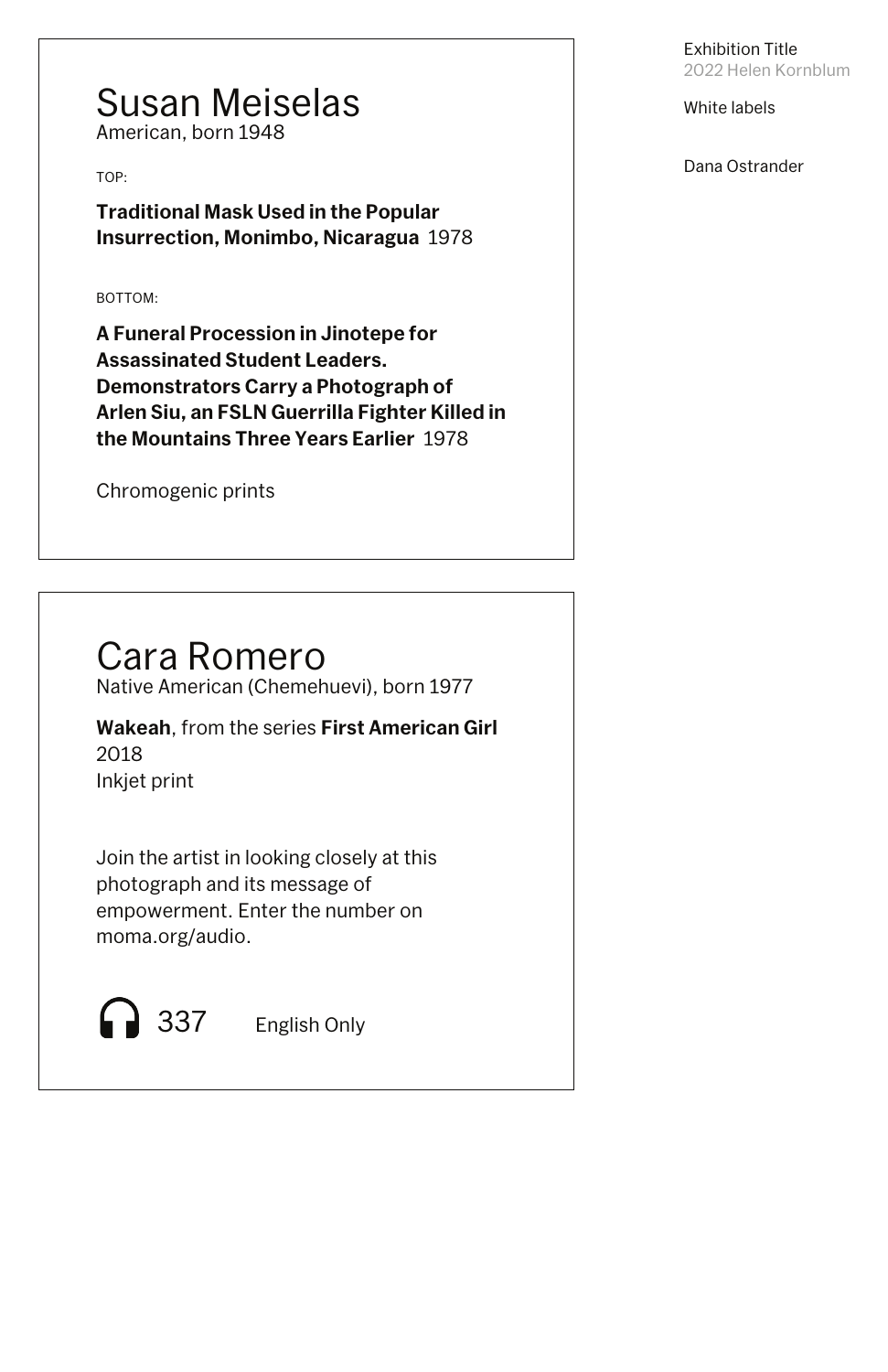White labels

Dana Ostrander



## Hulleah J. Tsinhnahjinnie

Native American (Seminole-Muscogee-Diné [Navajo]), born 1954

**Vanna Brown, Azteca Style** 1990 Photocollage, printed 2021

Discover how this artwork holds a mirror up to society. Enter the number on moma.org/audio.



## Barbara Probst

German, born 1964

**Exposure #78, NYC, Collister and Hubert St., 06.22.10, 7:56 p.m.** 2010 Two inkjet prints (diptych)

Learn more from the artist about the relationship between these two images. Enter the number on moma.org/audio.

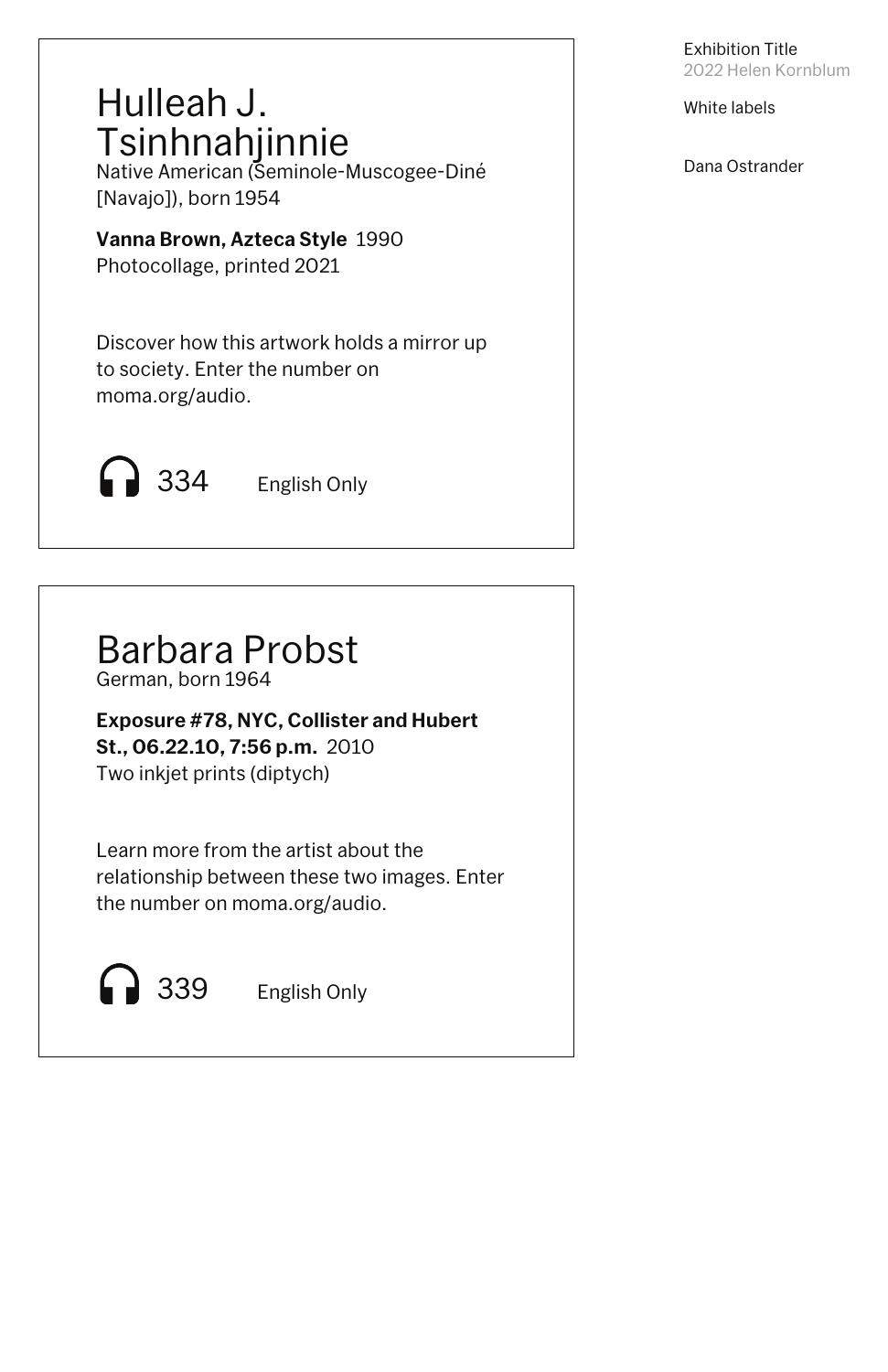White labels

Dana Ostrander

## Meridel Rubenstein

American, born 1948

TOP:

### **Fatman with Edith** 1993

Helen Kornblum explores the ways war and weaponry inform this photo. Enter the number on moma.org/audio.

BOTTOM:

**Penitente** 1982

Palladium prints

**340** English Only

"Dance photography," German photographer Rudolph wrote in 1929, is "the representation of the movement of the dancer in picture form, that means the dancer dances during the shooting." To capture the spirit of dance in a still frame, she contended, the photographer must imagine herself as the performer, anticipating the flow of motion. Rudolph and other interwar photographers sought inventive ways to picture the freedom of moving bodies and affirm the expressive agency of women. Through engaging with dance as a reflection of society and culture, these photographs advance different utopian and progressive models of community.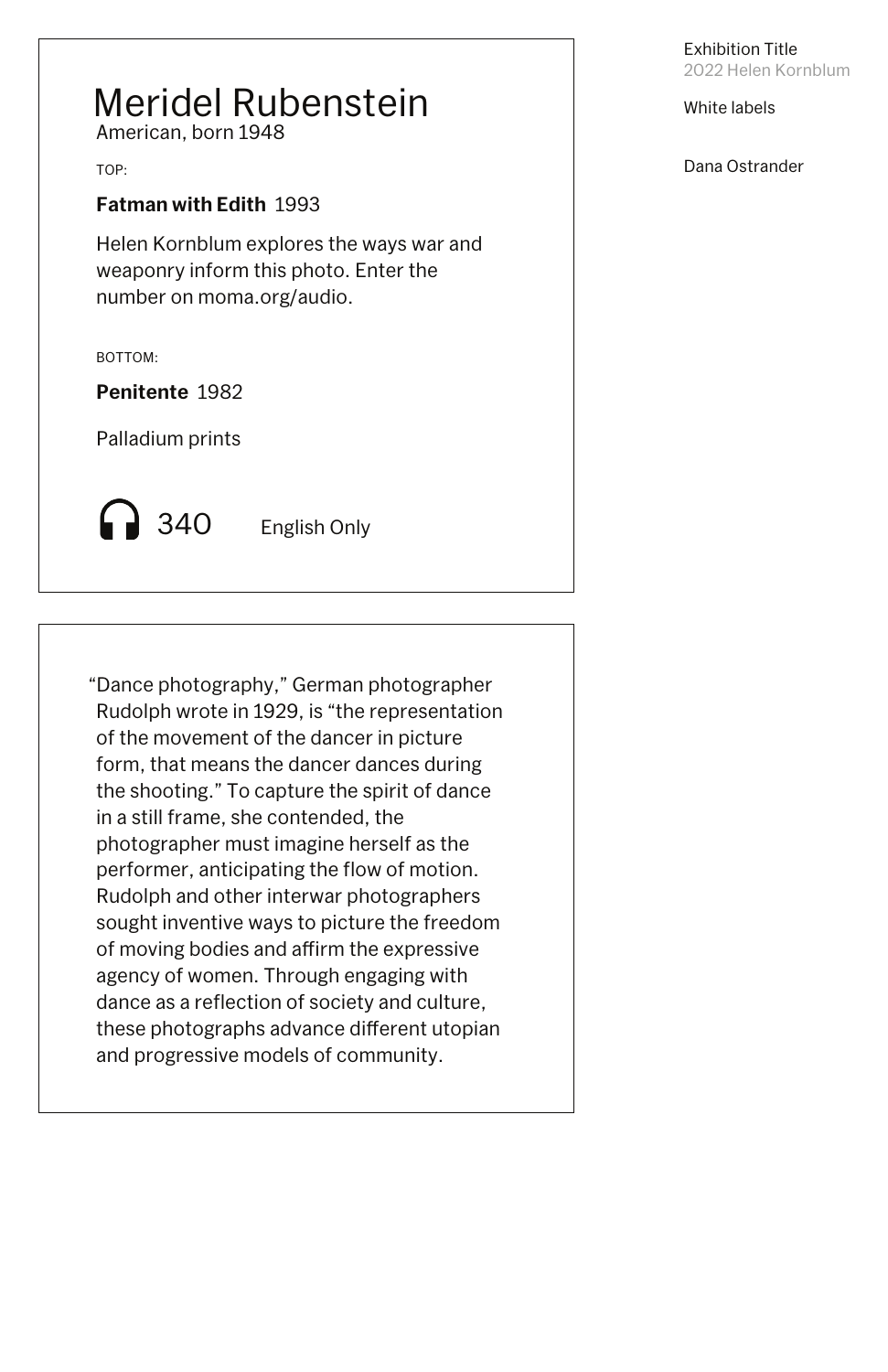White labels

Dana Ostrander

In the 1980s and early 1990s, many artists explored the interrelated histories of colonialism and patriarchy in Latin America. Through what she called "emotive anthropology," Yampolsky engaged directly with the lives of Indigenous Mazahua women in the State of Mexico rather than simply snapping photographs; similarly, Garduño's intimate portraiture meditates on the adaptations of ancient cultural rituals in contemporary life, with the figures of women of Indigenous heritage at the center. Ritual was central to Mendieta's practice, too: she incorporated Mesoamerican goddess archetypes into photographically documented performances that she described as "a dialogue between the landscape and the female body."

To create the works in her Exposures series, Probst used radio-wave transmission to simultaneously release the shutters of multiple cameras and thus capture a single scene from different distances and perspectives. The resulting images challenge the idea that a photograph presents an objective view of reality. "The substance of the series," Probst has said, "exists not in the individual image, but rather in the interrelations between the images. . . . The viewer is invited to travel through the space they mark out, to take on different points of view and to see [themself] looking."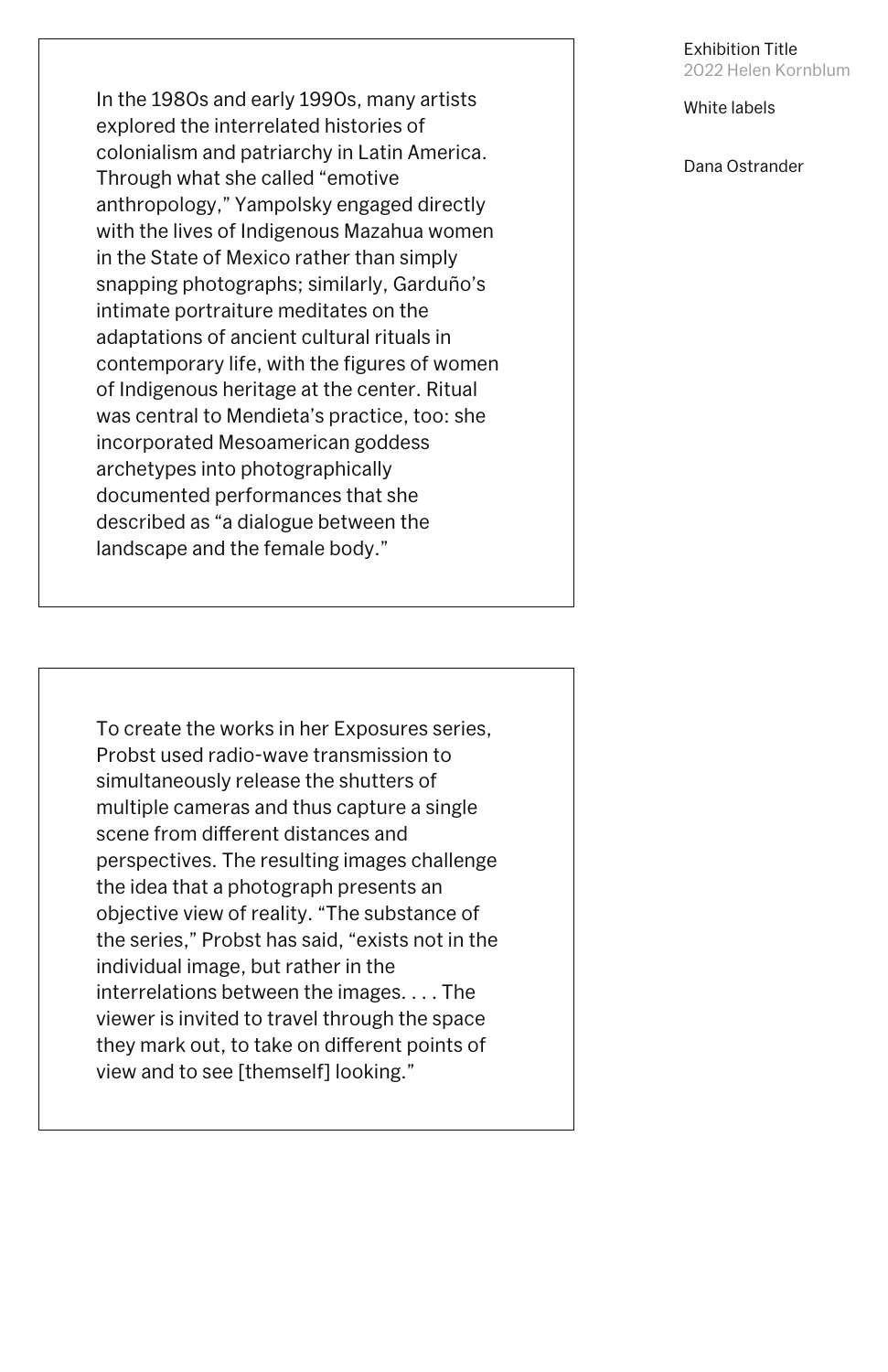White labels

Dana Ostrander



Throughout the twentieth century, photographers transformed perceptions of the natural world through different kinds of photographic technology and techniques. Cunningham, Noskowiak, and Lavenson, all members of the California-based Group f/64, used stark lighting and close-up framing to render the patterns and textures of botanical forms. Bernhard photographed seashells, discovering, as she put it, "forms so complex and weird as to exceed human imagination," while Morgan superimposed images to suggest what she called the "invisible urges" underlying the life cycles of plants.

Opie has noted of her intimate portraits that "even though I don't believe that there is a true essence of a person, I do believe there is something that they see within themselves that I end up capturing." Here, Angela Scheirl, a filmmaker and part of Opie's LGBTQ community, sports a navy blue suit and short hair and has a commanding gaze. Scheirl eventually took the first name Hans, leaving the work's title outdated but also emphasizing the flexibility of gender expression and its mutability over time. Unlike a traditional portrait, which fixes or freezes identity, this is a portrait of becoming.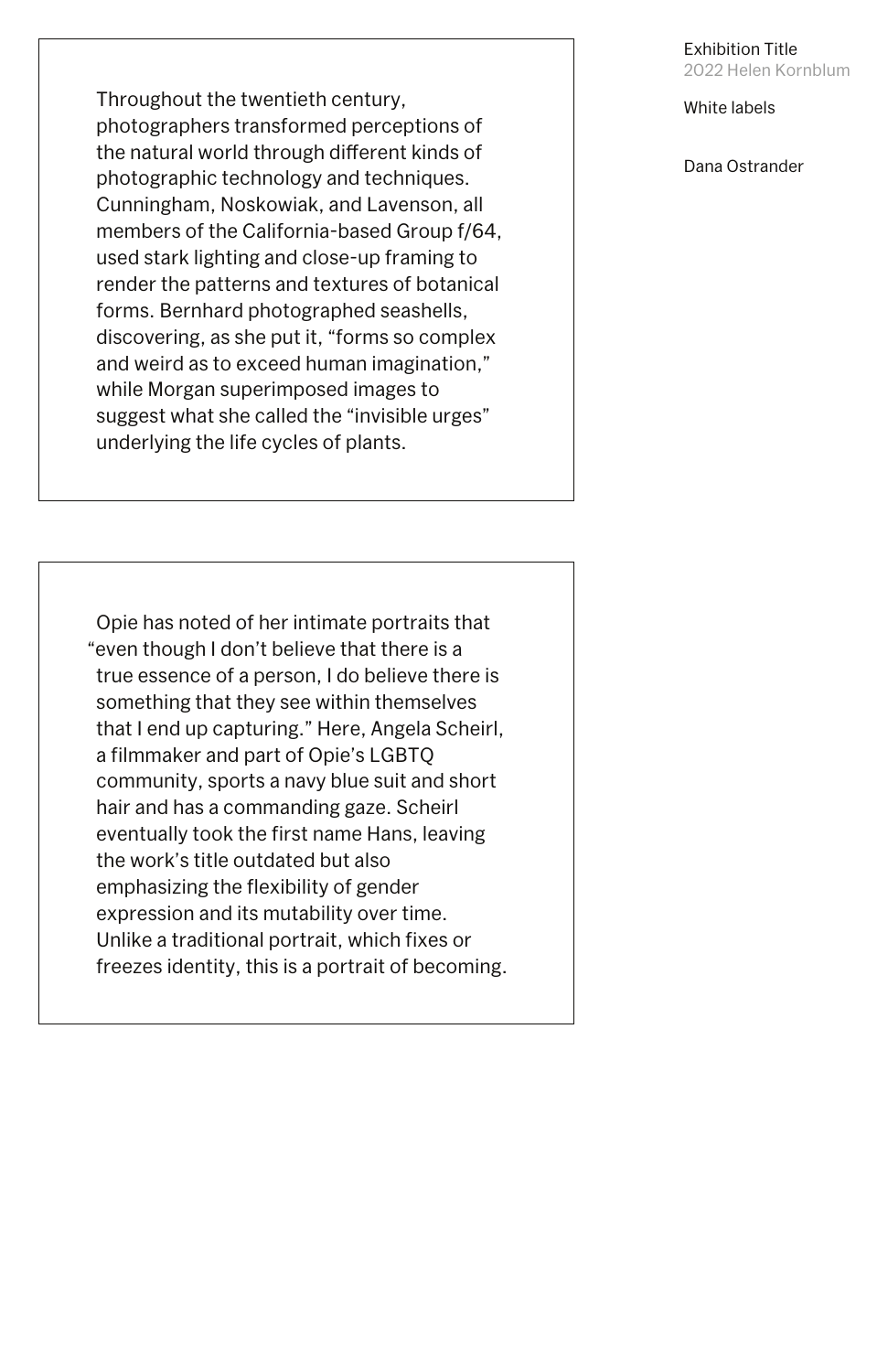White labels

Dana Ostrander

In this image, one of twenty in Weems's Kitchen Table Series, the artist sits at the head of a table, applying makeup with the help of a small vanity mirror. Next to her, a young girl looking at her own reflection puts on lipstick in a parallel gesture. The tender scene illustrates one of the ways in which gender is learned and performed, while also celebrating the private subjectivity, beauty, and inner lives of Black women. Asked why she appears as a protagonist in her work, Weems responded, "I use myself simply as a vehicle for approaching the question of power."

Romero's First American Girl series—whose title nods to the popular doll brand—counters overgeneralized pop-culture representations of Native Americans with authentic detail. *Wakeah* shows Wakeah Jhane, a Comanche-Blackfeet-Kiowa ledger artist and dancer, wearing buckskin dance regalia that asserts the specificity of her Native culture, the artistry of regional handicraft traditions, and the creative power of Native women. The image's diorama-style arrangement evokes the ways in which photography has presented Indigenous people as anthropological specimens. Romero, a citizen of the Chemehuevi Indian Tribe, shows the vibrancy

of contemporary Indigenous lives, in contrast to the colonial narratives that have become all too familiar.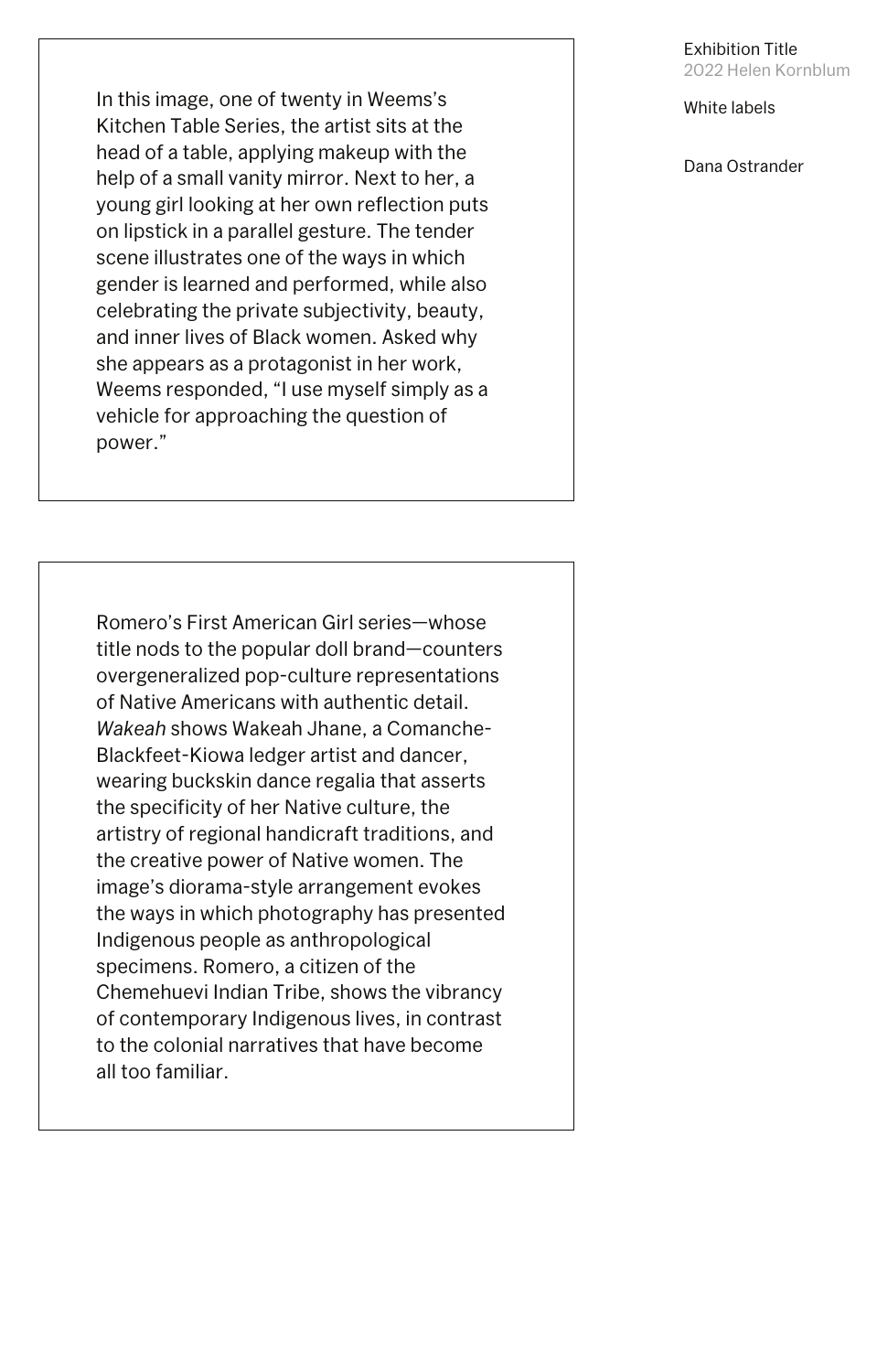White labels

Dana Ostrander

What appears to be a serene domestic interior—the artist's niece working on a jigsaw puzzle— contains allusions to darker histories. Hanging on the wall is a colonial-era map of the Maine coastline, and the puzzle reproduces a painting by Winslow Homer, whose iconic seascapes portrayed New England as an idyllic land "discovered" by hardy explorers. Homer's work did not acknowledge the deadly wars fought over the territory, nor the near annihilation of the Wabanaki people, the region's Indigenous inhabitants. With these subtle and uneasy cues, Lockhart demonstrates the ways in which the comforts of home can be built on unseen histories of territorial expansion and forced relocation.

"It was a beautiful day when I decided that I would take responsibility to reinterpret images of Native peoples," Tsinhnahjinnie, a Seminole-Muscogee-Diné (Navajo) artist, has said. In *Vanna Brown, Azteca Style,* she has wittily recast *Wheel of Fortune* game-show star Vanna White as an Indigenous woman, a satirical choice that highlights the invisibility of Native Americans in the mass media and the stereotypes that are routinely employed when they do appear. In contradicting these fictions, which are rooted in America's

colonial history, her work claims visual sovereignty and self-determination for Indigenous people—the right to decide how they are represented.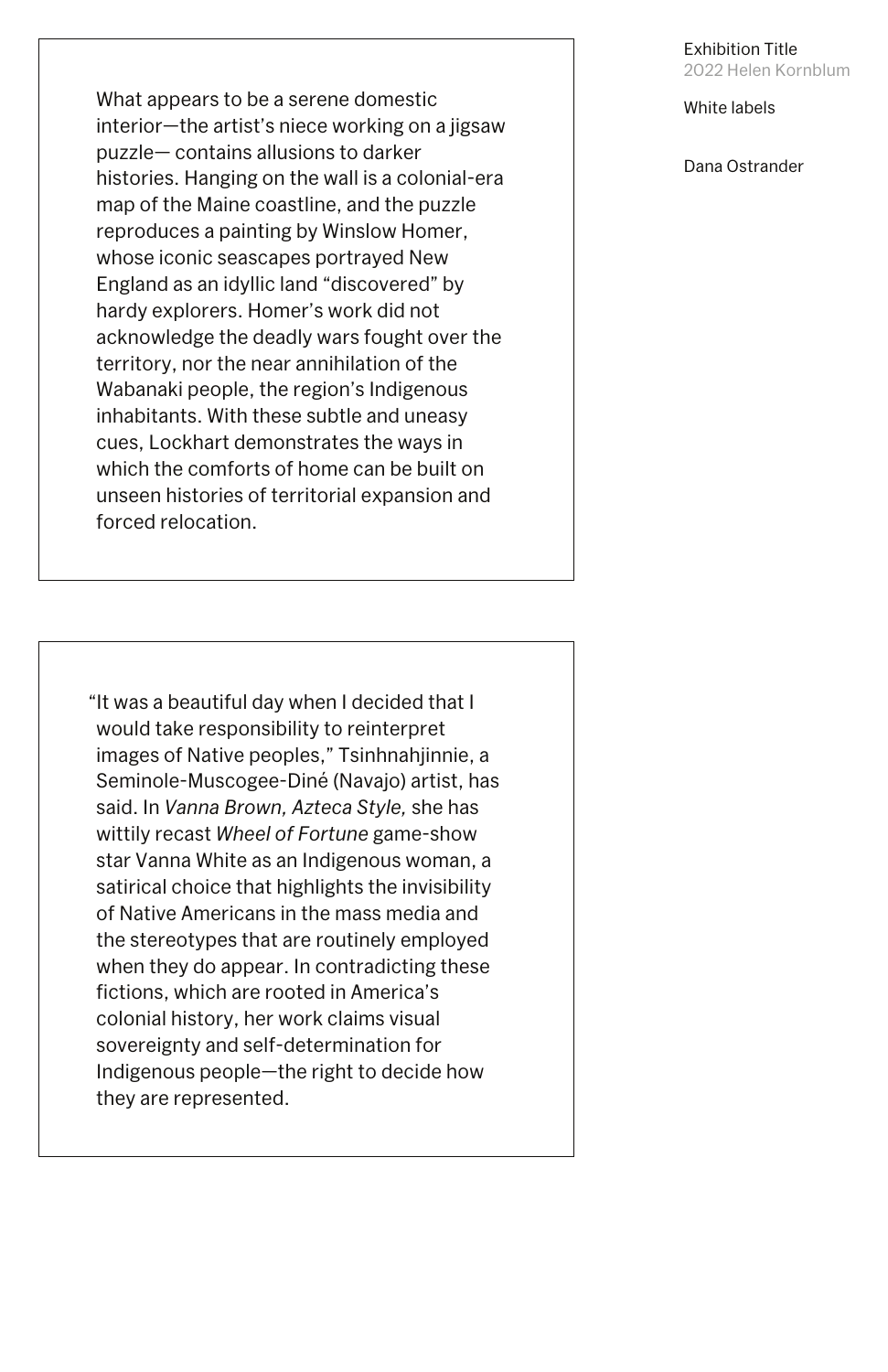White labels

Dana Ostrander

Contemporary photographers seeking to record political and economic hardships often found a model in documentary photographs from the 1930s and '40s. When Noggle organized her groundbreaking exhibition *Women of Photography* in 1975, she selected Dorr's Depression-era photographs for inclusion. Noggle's staged portraits of retired women Air Force pilots, made during the 1980s, were likely inspired by Dorr's intimate, carefully composed portraits of friends (on view in the vitrine). Similarly, Mark's images of impoverished youth, such as Tiny, a homeless sex worker in Seattle, are patterned on Bourke-White's powerful yet sensitive images of disenfranchised workers.

Meiselas's photographs reveal a nation in turmoil. Taken in Nicaragua in 1978, shortly before the revolt of the socialist Sandinista National Liberation Front (FSLN) ended the brutal forty-year authoritarian rule of the Somoza family, they trace the evolution of a popular resistance among student groups and indigenous communities. Meiselas, one of the few photojournalists documenting the conflict, mostly used color film for these images. She later reflected that "the vibrancy and optimism of the resistance, as well as the

physical feel of the place, came through better in color."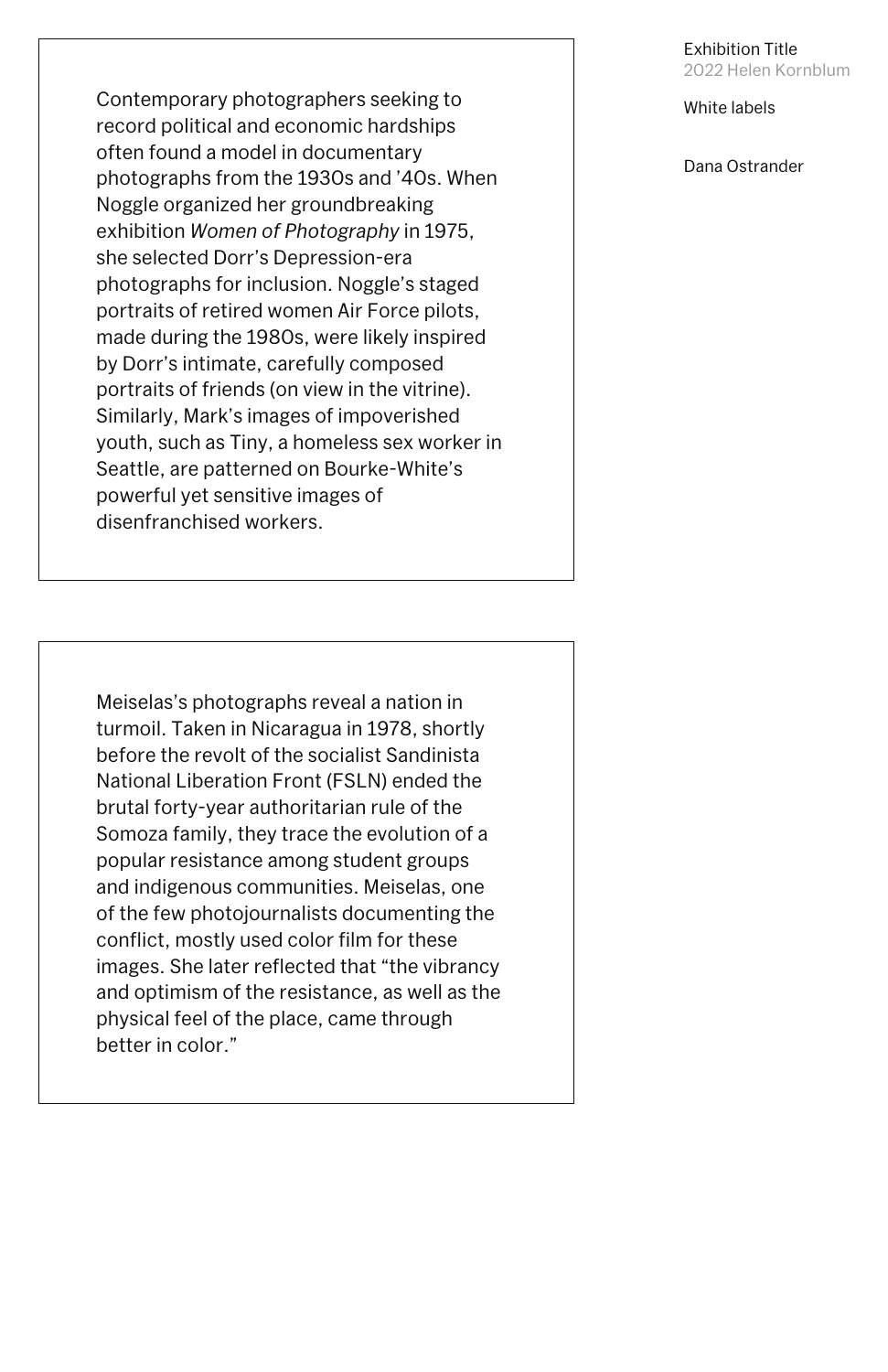#### White labels

Dana Ostrander

## Germaine Krull

Dutch, born Germany. 1897–1985

Photographs in **"Nudisme,"** special issue, **Jazz: L'actualité intellectuelle** (1931)

Editor: Carlo Rim Publisher: Louis Querelle, Paris

Photographs in **Difference: On Representation and Sexuality**, by Kate Linker 1984

Gift of Helen Kornblum in honor of Roxana Marcoci, 2020. The Museum of Modern Art Library, New York

## Silvia Kolbowski

Argentine, born 1953

Publisher: The New Museum of Contemporary Art, New York

The Museum of Modern Art Library, New York

## Meridel Rubenstein

American, born 1948

## Ellen Zweig

American, born 1947

#### **Critical Mass** 1993

Publisher: The Museum of Fine Arts, Museum of New Mexico

The Museum of Modern Art Library, New York

## Laura Gilpin

American, 1881–1979

#### **The Enduring Navaho** 1968

Publisher: University of Texas Press, Austin

The Museum of Modern Art Library, New York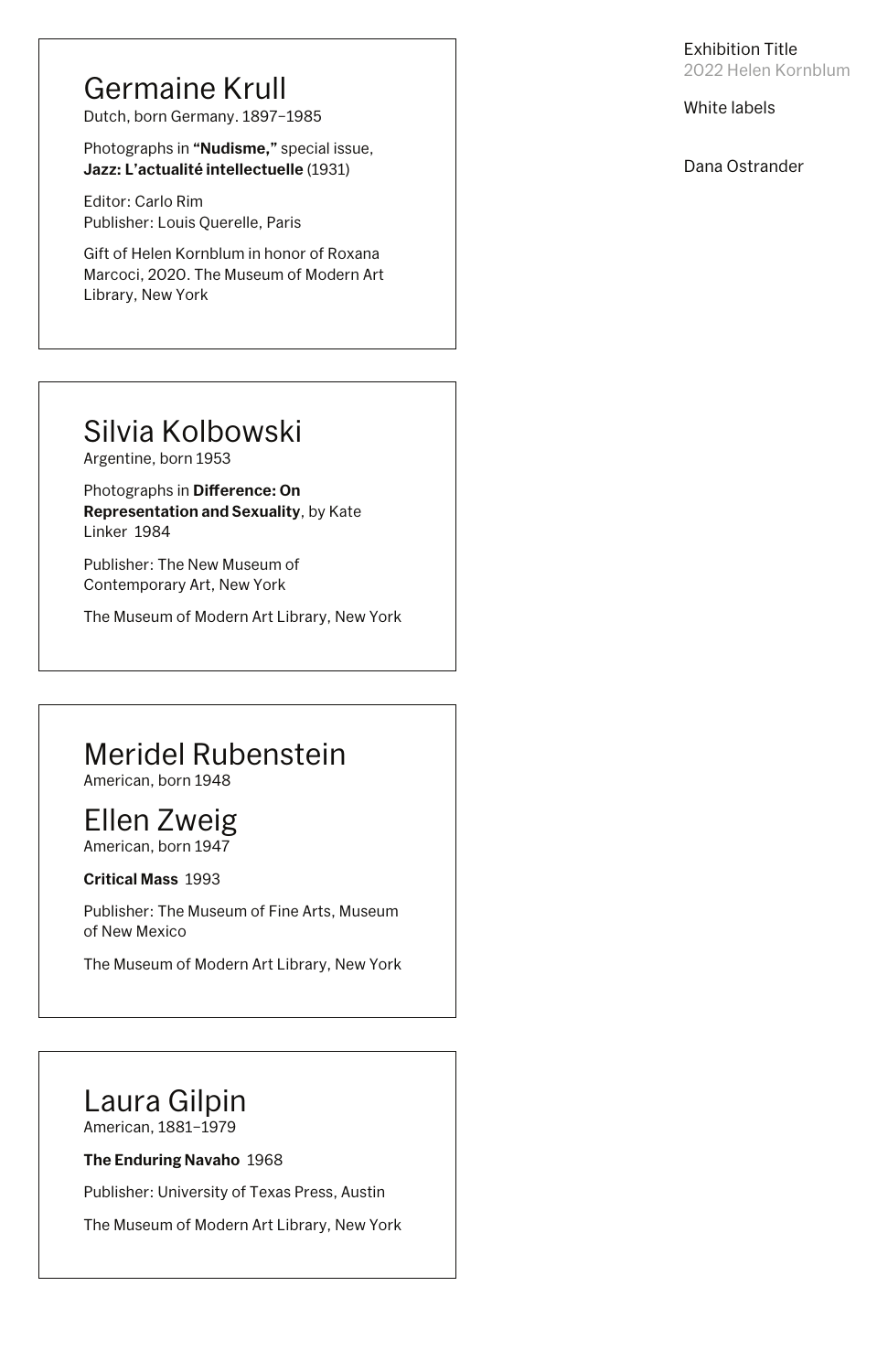#### White labels

Dana Ostrander

### Susan Meiselas

American, born 1948

#### **Nicaragua, June 1978–July 1979** 1981

Publisher: Pantheon Books, New York

The Museum of Modern Art Library, New York

## Nell Dorr

American, 1893–1988

#### **Mother and Child** 1954

Publisher: Harper & Brothers, New York and London

The Museum of Modern Art Library, New York

## Margaret Bourke-White

American, 1904–1971

**You Have Seen Their Faces**, with text by Erskine Caldwell 1937

Publisher: Modern Age Books, New York

The Museum of Modern Art Library, New York

## Ruth Orkin

American, 1921–1985

#### **Jimmy Tells About Kitty and the King**

photographs in **LIFE**, vol. 31, no. 22 (November 26, 1951)

Publisher: Time, Inc., New York

Gift of Helen Kornblum in honor of Roxana Marcoci, 2020. The Museum of Modern Art Library, New York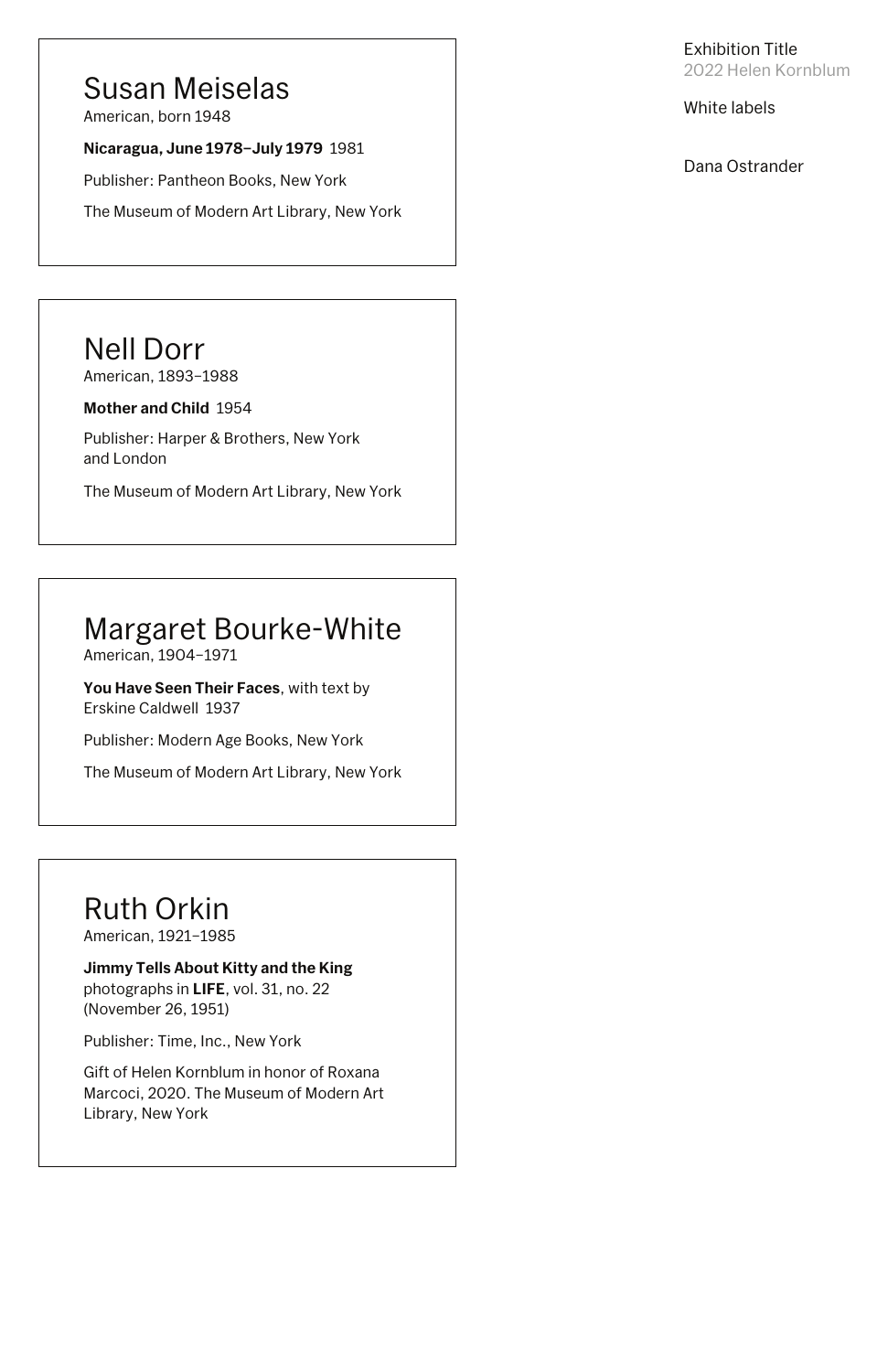#### White labels

Dana Ostrander

## Mariana Yampolsky

Mexican, born United States. 1925–2002

**Mazahua** 1993

Photograph in **Catalogue for the Cornish School c.** 1935

Publisher: Instituto Mexiquense de Cultura, Gobierno del Estado de México, Toluca

The Museum of Modern Art Library, New York

## Imogen Cunningham

American, 1883–1976

Publisher: The Cornish School, Seattle

Gift of Helen Kornblum in honor of Roxana Marcoci, 2020. The Museum of Modern Art Library, New York

## Susan Meiselas

American, born 1948

**Carnival Strippers** 1976

Publisher: Farrar, Straus and Giroux, New York

The Museum of Modern Art Library, New York

#### Imogen Cunningham American, 1883–1976

**Three Harps** 1935 Gelatin silver print

Hear an excerpt from *Carnival Strippers*. Enter the number on moma.org/audio.

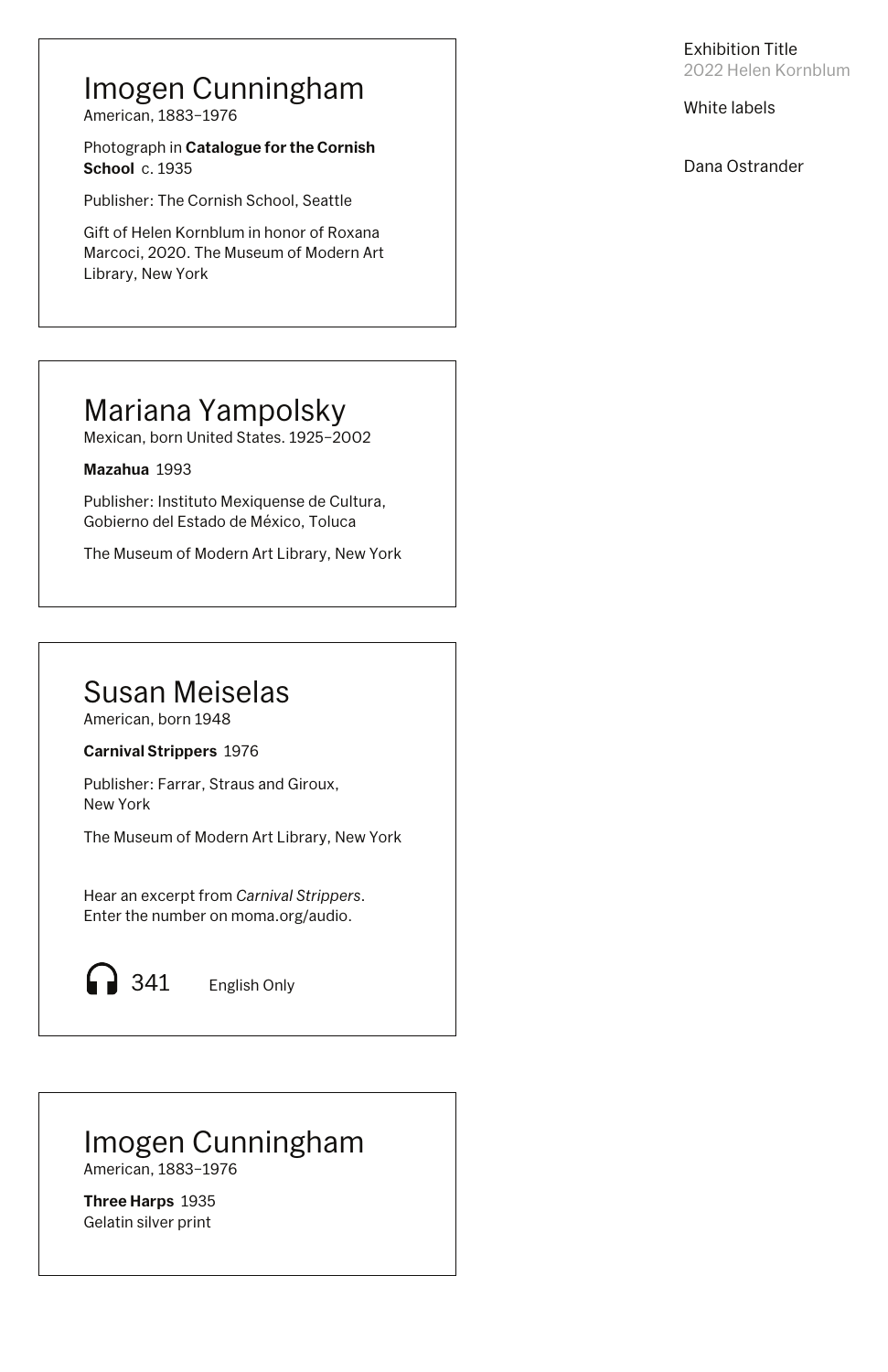#### White labels

Dana Ostrander

Lotte Jacobi

Photographs in **Der künstlerische Tanz (The Artistic Dance)** c. 1934

American, born Germany. 1896–1990

German, 1886–1946

## Charlotte Rudolph

German, 1896–1983

Publisher: Haus Neuerburg GmbH, Merzig, Germany

Gift of Helen Kornblum in honor of Roxana Marcoci, 2020. The Museum of Modern Art Library, New York

Ursula Johanna Richter

## Susan Meiselas

American, born 1948

**Tentful of Marks, Tunbridge, Vermont**, from the series **Carnival Strippers** 1974 Gelatin silver print, printed c. 2000

The artist reflects on the intersections of feminism, performance, and personal identity. Enter the number on moma.org/audio.

335 English Only

Laura Gilpin American, 1881–1979

**Navajo Weaver** 1933 Platinum print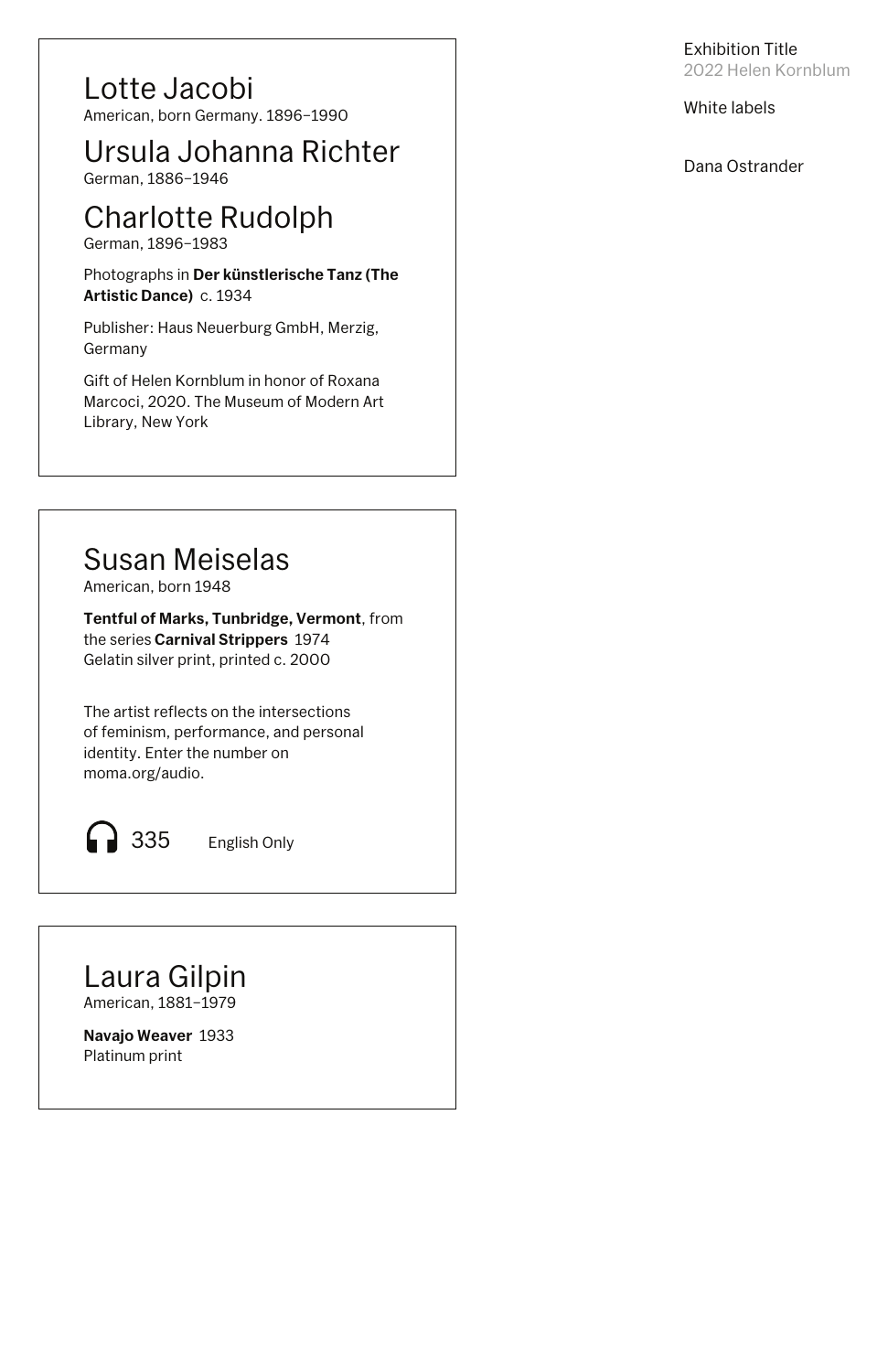White labels

Yva (Else Ernestine Neuländer) German, 1900–1942

Dana Ostrander

Photographs in **Gebrauchsgraphik: Monatschrift zur Förderung künstlerischer Reklame (International Advertising Art: Monthly Magazine for Promoting Art in Advertising)**, vol. 8, no. 11 (November 1931)

Editor: H. K. Frenzel Publisher: Phönix Illustrationsdruck und Verlag, Berlin

Gift of Helen Kornblum in honor of Roxana Marcoci, 2020. The Museum of Modern Art Library, New York

## Ruth Bernhard

American, born Germany. 1905–2006

Photographs in **The Studio**, vol. 137, no. 674 (May 1949)

Publisher: National Magazine Co., London

The Museum of Modern Art Library, New York

## Margaret Watkins

Canadian, 1884–1969

| Photographs in <b>House &amp; Garden</b> , vol. 52, no. |
|---------------------------------------------------------|
| 3 (September 1927)                                      |

Publisher: Condé Nast Publications, New York

## Margaret Watkins

Canadian, 1884–1969

**Untitled (Still Life with Mirrors and Windows, NYC)** 1927 Gelatin silver print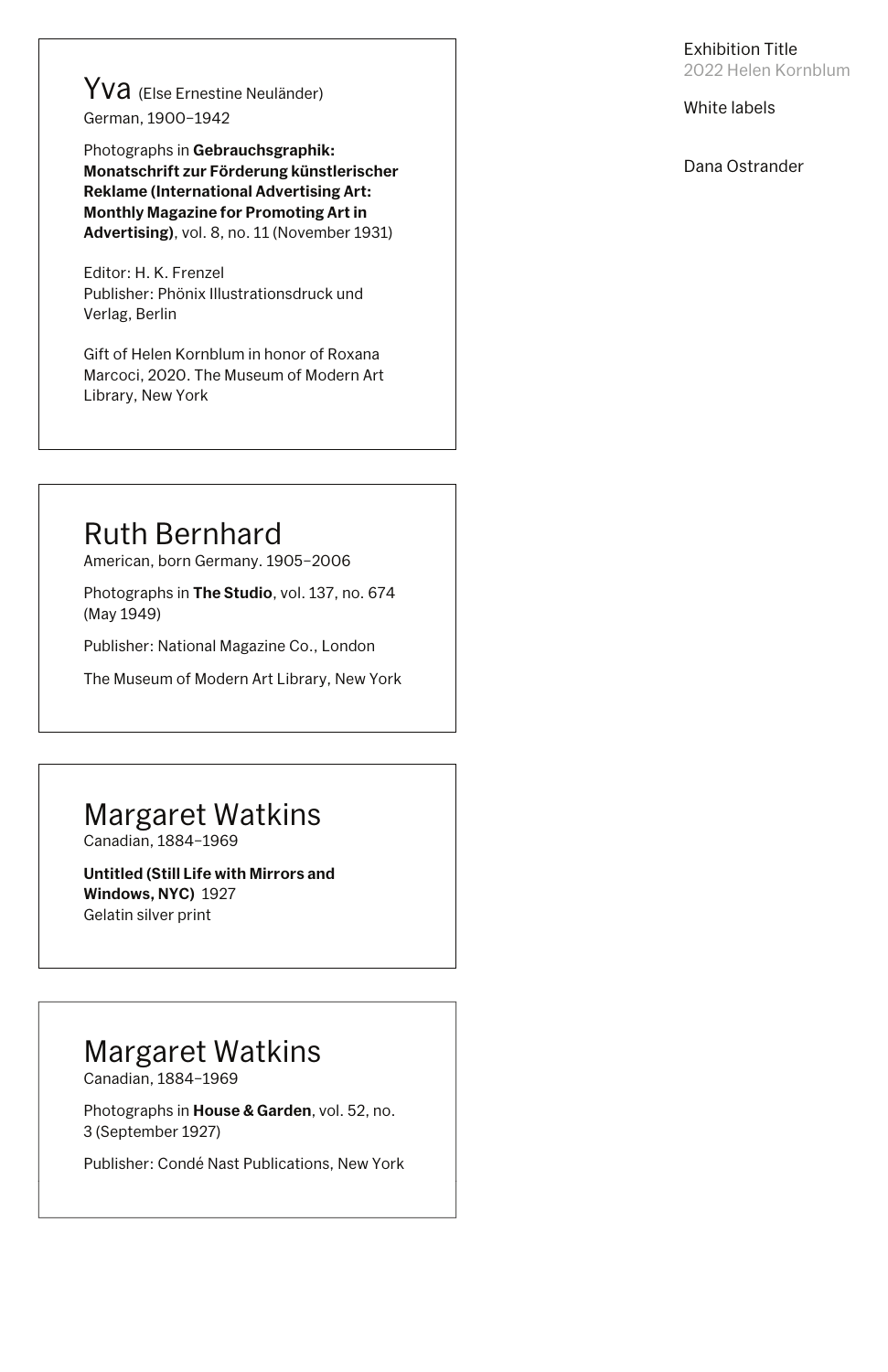#### White labels

Photograph in **Catalogue for the Cornish School c.** 1935

#### Dana Ostrander

### Imogen Cunningham

American, 1883–1976

Publisher: The Cornish School, Seattle

Gift of Helen Kornblum in honor of Roxana Marcoci, 2020. The Museum of Modern Art Library, New York

Photojournalism provided a vital source of income for women photographers who worked in a documentary mode. In 1937 Bourke-White, a staff photographer for publications *Fortune* and *LIFE*, made a visual survey of rural communities in the Depression-era American South. Orkin's series on a young storyteller named Jimmy brought her national attention. After appearing in *Look* and *LIFE* magazines, it was selected for inclusion in MoMA's 1955 exhibition *The Family of Man*. Contemporary photographers such as Meiselas, a member of the Magnum Photos cooperative, have expanded the possibilities of photojournalism through personal investment in the communities and events they document.

had been shifting for decades, from domestic to commercial labor. Gilpin's images of Diné (Navajo) women weaving textiles for the tourist market were made at a time when professional employment in photography had only recently been opened to women. Some women started businesses during the 1940s, including Edith Warner, shown in Rubenstein's contemporary photographs, who ran a tearoom in New Mexico for both Indigenous clientele and the scientists developing the atom bomb nearby. In many affluent families, however, childcare remained a woman's primary responsibility, as is depicted in *Mother and Child*, Dorr's book of portraits. By the 1930s, the nature of women's work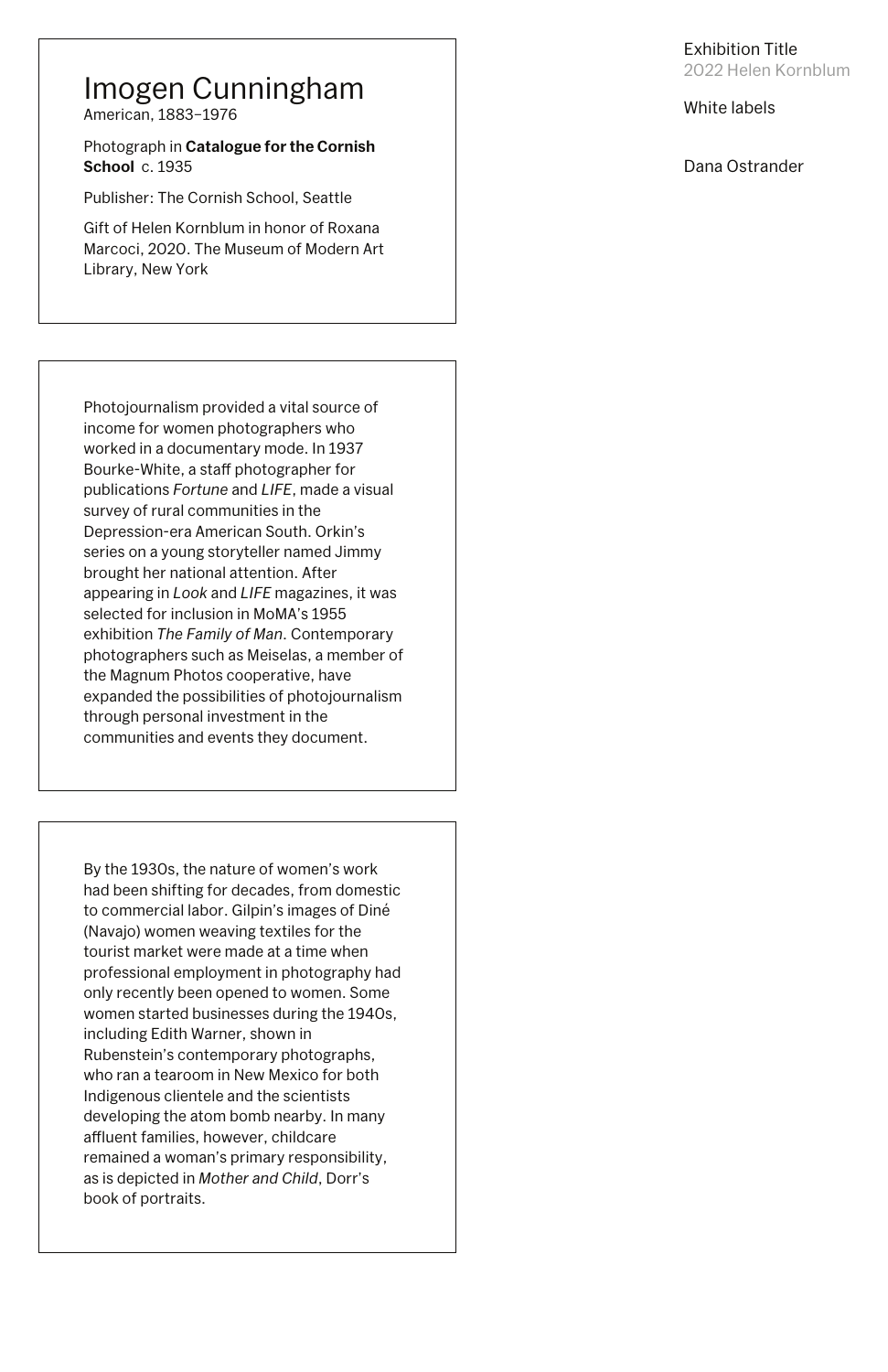#### White labels

Dana Ostrander

In the rapidly transforming publishing ecosystem of the 1920s and '30s, modernist photographers portrayed the female figure in new and different ways. Krull's nudes and hand studies, reproduced in *Jazz* magazine, frame poses and gestures as a kind of performance. Rudolph's and Jacobi's pictures of the dancer Greta Palucca, widely circulated in magazines and books, capture a sense of physical freedom. Cunningham conveyed the visual rhythm of a harpist's strumming hands through triple exposure. Bernhard transformed seashells into anatomical forms through diffuse, ethereal lighting effects. Techniques such as fragmentation, movement, light, and collage, made nontraditional representations of femininity possible.

Between the World Wars, photographers created new consumer desires through images for the illustrated press, such as Yva's alluring fashion studies that modeled the edgy modern sensibility of the New Woman. The media's use of the female figure was also serious subject for critique. In a 1930 counter-memoir, Cahun explored modes of self-presentation that defied the mass media's typical depiction of women as figures merely meant to catch the eye of male viewers. In the 1970s and 1980s, Conceptual artists such as Silvia Kolbowski continued to challenge the clichés of "ideal," pleasureproducing femininity, combining, as Cahun did, image and text.